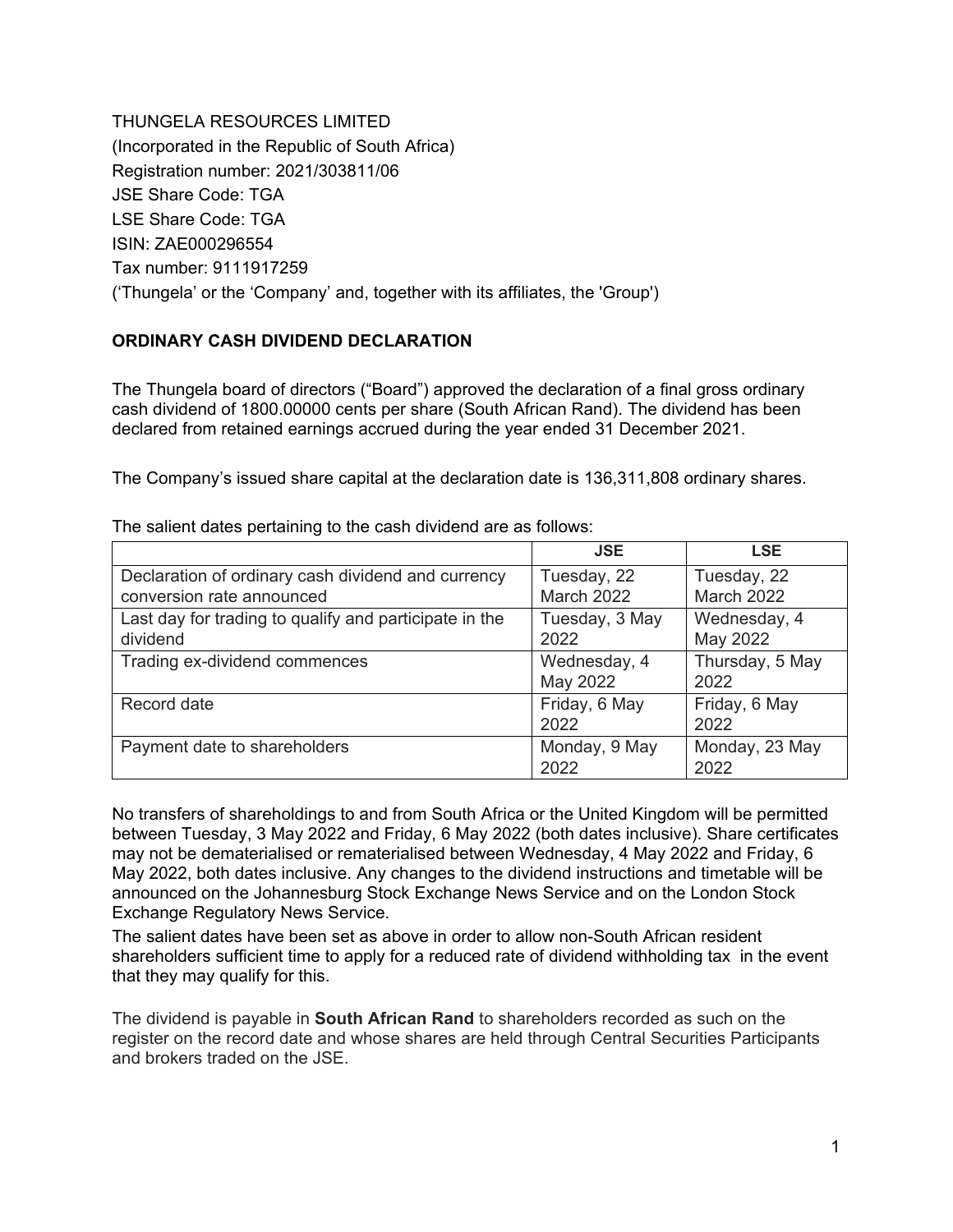Shareholders on the United Kingdom register of members will be paid in Pound sterling. The Pound sterling cash equivalent will be calculated using the following exchange rate: GBP1: ZAR19.66602, being the 5-day average GBP:ZAR exchange rate (Bloomberg) on Friday, 18 March 2022 at 12:00pm GMT.

#### **Tax treatment for shareholders on the South African register**

The dividend will have no tax consequences for the Company but will be subject to 20% withholding tax for shareholders who are not exempt from dividends tax, or who do not qualify for a reduced rate of withholding tax in terms of any applicable agreement for the avoidance of double taxation ("DTA") concluded between South Africa and the country of residence of the shareholder.

Should dividend withholding tax be withheld at a rate of 20%, the net dividend amount due to shareholders is **1440.00000** cents per share (South African Rand) - 1800.00000 cents gross dividend per share less 360.00000 cents dividend withholding tax per share.

#### **Tax treatment for shareholders on the UK register**

The Company has retained Computershare UK as intermediary to receive and process the relevant prescribed declarations and forms as set out below. Any reference below to documentation which is required to be submitted to the Company, should therefore be submitted to Computershare UK.

Non-South African tax resident shareholders will be paid the dividend subject to 20% withholding tax for shareholders. Certain non-South African tax resident shareholders may however be entitled to a reduced rate of dividends tax due to the provisions of an applicable tax treaty. In the case of UK-resident shareholders, for example, the DTA allows for (i) a reduced rate of 5% if the shareholder is a company that holds at least 10% of the capital of Thungela, and (ii) a reduced rate of 10% in all other cases.

Shareholders who qualify for an exemption from dividends tax in terms of section 64F of the South African Income Tax Act, 58 of 1962 must provide:

a) a declaration that the dividend is exempt from dividends tax; and

b) a written undertaking to inform the regulated intermediary should the circumstances affecting the exemption change or the beneficial owner cease to be the beneficial owner, both in the form prescribed by the Commissioner for the South African Revenue Service to the regulated intermediary prior to the required date in order to benefit from the exemption. The prescribed form has been transposed onto the Computershare UK format.

Shareholders on the UK register will be sent the required documentation for completion and return to Computershare UK. Qualifying shareholders on the UK register are advised to arrange for the abovementioned documents to be submitted to Computershare UK by Friday, 6 May 2022.

Should dividend withholding tax be withheld at a rate of 20%, the net dividend amount due to shareholders is **73.22275** pence per share (Pound sterling) (91.52843 pence gross dividend per share less 18.30568 pence dividend withholding tax per share).